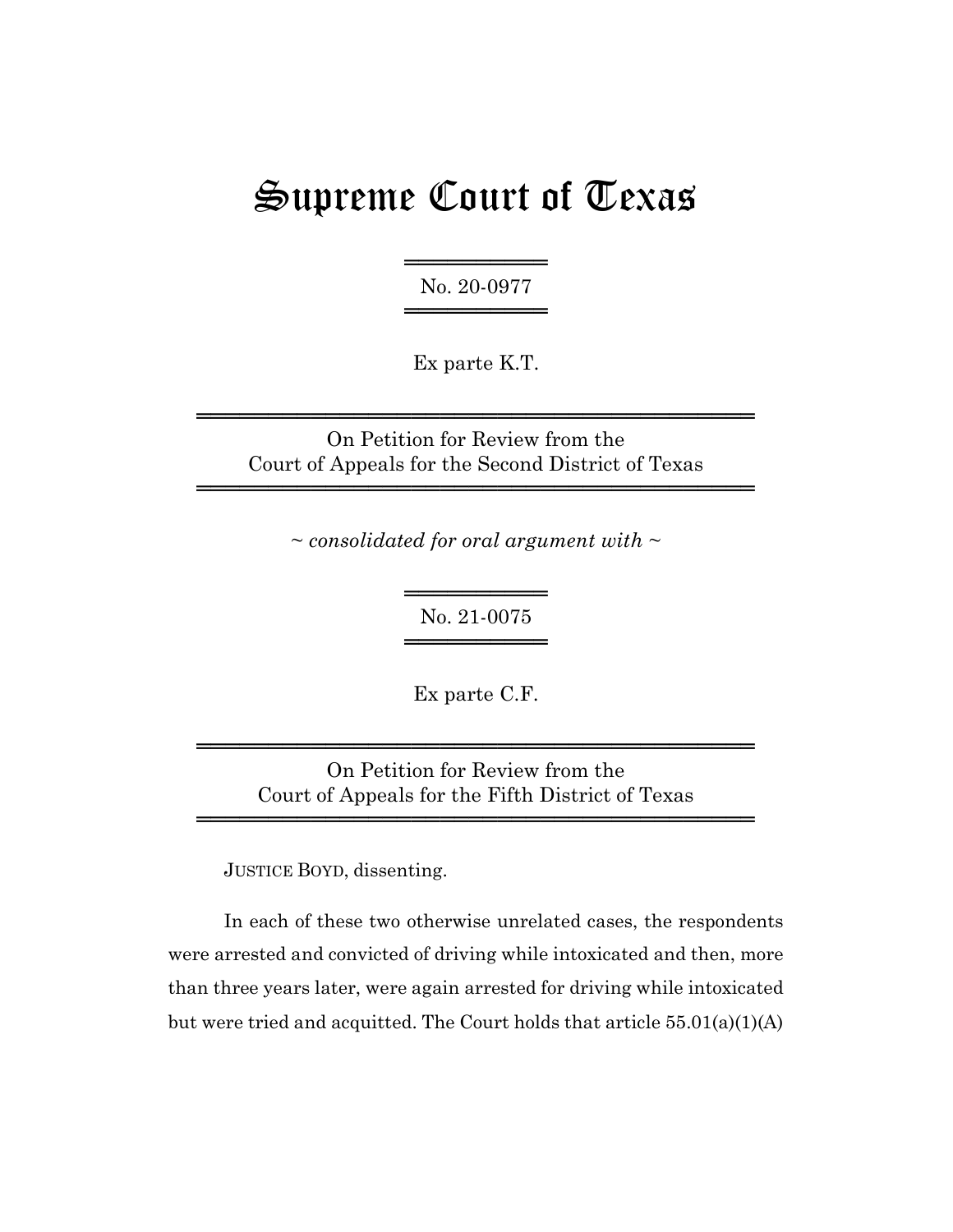of the Texas Code of Criminal Procedure entitles the respondents to have the records of their second DWI arrest expunged, and that article 55.01(c)'s exception to expungement does not apply. Because the Court's construction renders half of article 55.01(c) meaningless, I disagree and respectfully dissent.

Article 55.01(a)(1)(A) entitles a person who is arrested "for the commission of" a criminal offense to have the arrest records expunged if the person is tried and acquitted. TEX. CODE CRIM. PROC. art.  $55.01(a)(1)(A).$ <sup>1</sup> Under the exception in article  $55.01(c)$ , however, expunction is not available if:

- (1) the offense for which the person was acquitted arose out of a criminal episode, as defined by Section 3.01, Penal Code, and
- (2) the person was convicted of or remains subject to prosecution for at least one other offense occurring during the criminal episode.

Id. art. 55.01(c).

Section 3.01 of the Penal Code defines "criminal episode" to include "the commission of two or more offenses" if "the offenses are the repeated commission of the same or similar offenses." TEX. PENAL CODE § 3.01(2).<sup>2</sup> Substituting section 3.01(2)'s definition for the phrase

<sup>&</sup>lt;sup>1</sup> Article 55.01 also permits expunction if the person is convicted but pardoned or—under certain circumstances—the person is released and the charge is dismissed. TEX. CODE CRIM. PROC. art.  $55.01(a)(1)(B)$ ,  $(a)(2)$ .

<sup>2</sup> A "criminal episode" also includes the "commission of two or more offenses" if "the offenses are committed pursuant to the same transaction or pursuant to two or more transactions that are connected or constitute a common scheme or plan." TEX. PENAL CODE § 3.01(1).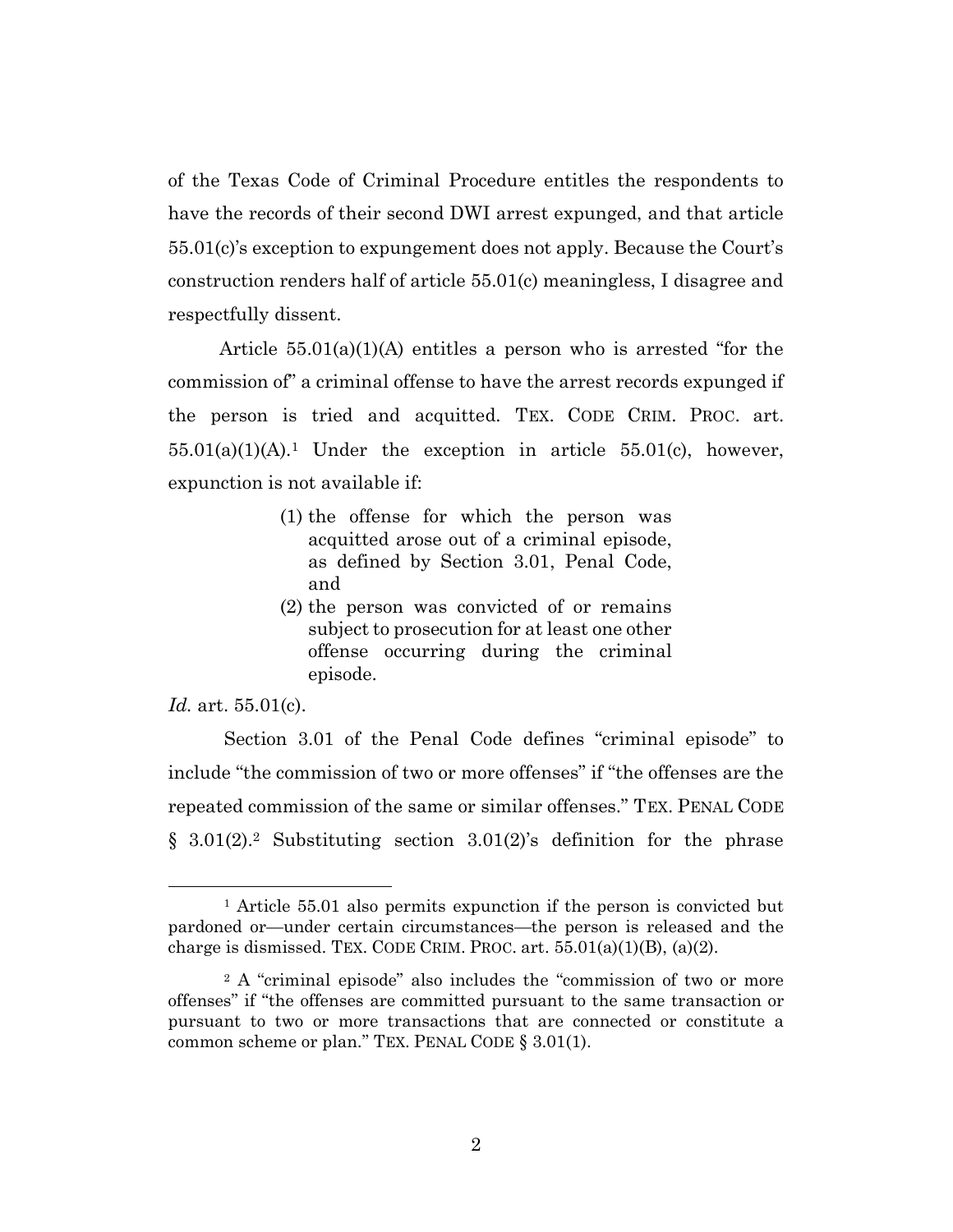"criminal episode" in article 55.01(c)'s exception, a person who is arrested for the commission of a crime but acquitted cannot have the arrest records expunged if:

- (1) the offense for which the person was acquitted arose out of [the repeated commission of two or more same or similar offenses], and
- (2) the person was convicted of or remains subject to prosecution for at least one other offense occurring during [the repeated commission of two or more same or similar offenses].

TEX. CODE CRIM. PROC. art. 55.01(c); TEX. PENAL CODE § 3.01(2).

Focusing on the exception's first requirement, the Court construes the term "commission" to mean that the person was convicted of or remains subject to prosecution for the offense. Ante at \_\_\_. Incorporating the Court's construction into article 55.01(c)'s exception, the exception's first requirement is satisfied only if:

> the offense for which the person was acquitted arose out of the repeated "commission" of two or more same or similar offenses for which the person was convicted or remains subject to prosecution.

In other words, according to the Court, a criminal episode exists, article 55.01(c)'s exception applies, and expunction is unavailable only if the person was accused of committing at least three separate same or similar offenses, the person was acquitted on one, and the person was convicted or remains subject to prosecution for the other two. Ante at \_\_\_. Here, because the respondents were convicted of or remain subject to prosecution for only one DWI offense, the Court holds that a criminal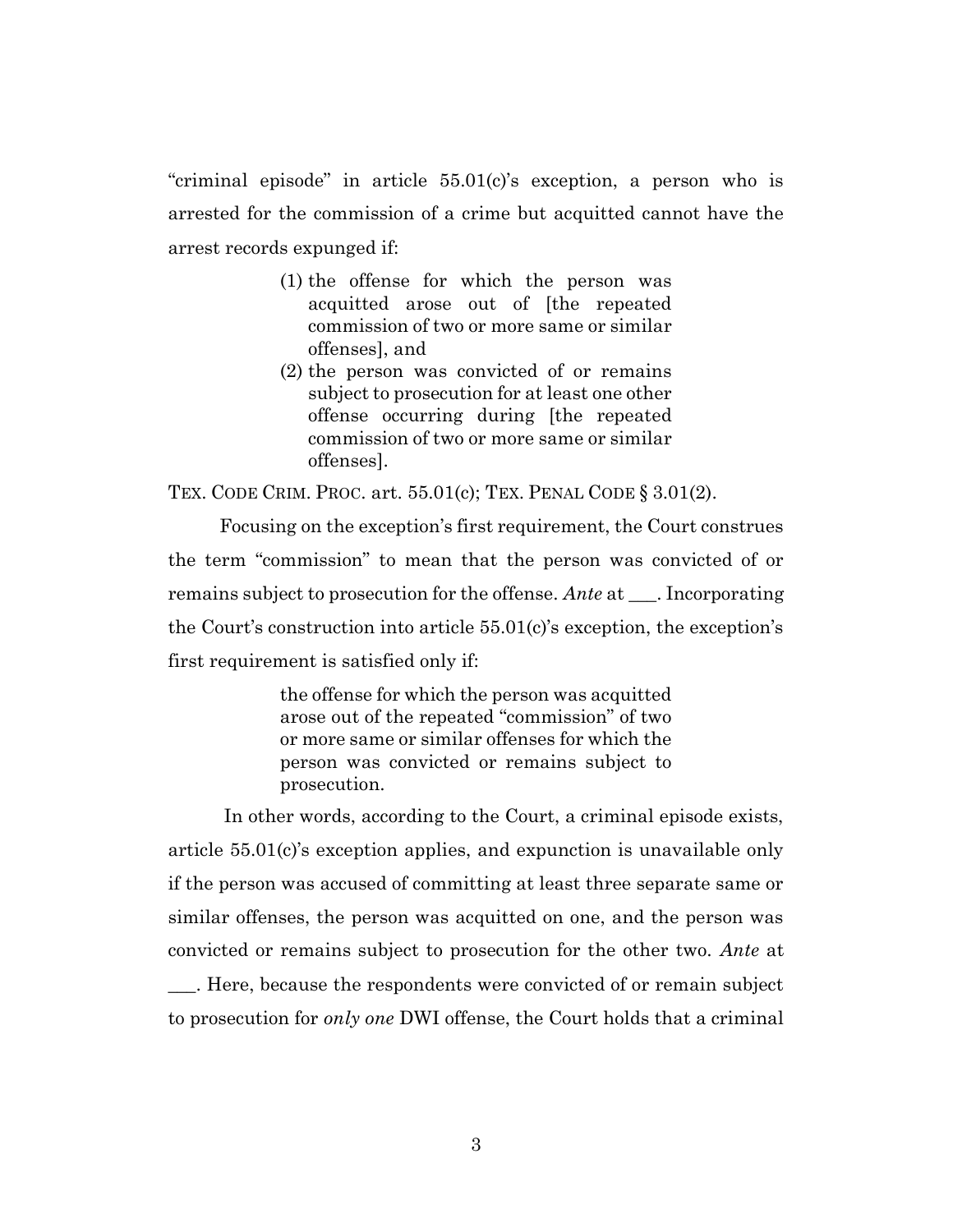episode never existed and the exception's first requirement is not satisfied. Ante at \_\_\_.

But the Court's construction of the exception's first requirement renders the exception's second requirement nonsensical and meaningless. As explained, the exception's second requirement, incorporating section 3.01(2)'s definition of "criminal episode," requires that:

> the person was convicted of or remains subject to prosecution for at least one other offense occurring during [the repeated commission of two or more same or similar offenses].

TEX. CODE CRIM. PROC. art. 55.01(c) (emphasis added); TEX. PENAL CODE § 3.01(2). Under the Court's construction of the term "commission," the exception's second requirement requires that:

> the person was convicted of or remains subject to prosecution for at least one other offense occurring during the repeated commission of two or more same or similar offenses for which the person was convicted or remains subject to prosecution.

Of course, if the person was convicted of or remains subject to prosecution for "two or more" same or similar offenses (and thus a criminal episode exists under the Court's construction of the exception's first requirement), then it will always be the case that (as the second requirement requires) the person was convicted of or remains subject to prosecution for "at least one" other offense that occurred during the commission of two same or similar offenses. The Court's construction renders article 55.01(c)'s second requirement meaningless. See In re CenterPoint Energy Hous. Elec., LLC, 629 S.W.3d 149, 159 (Tex. 2021)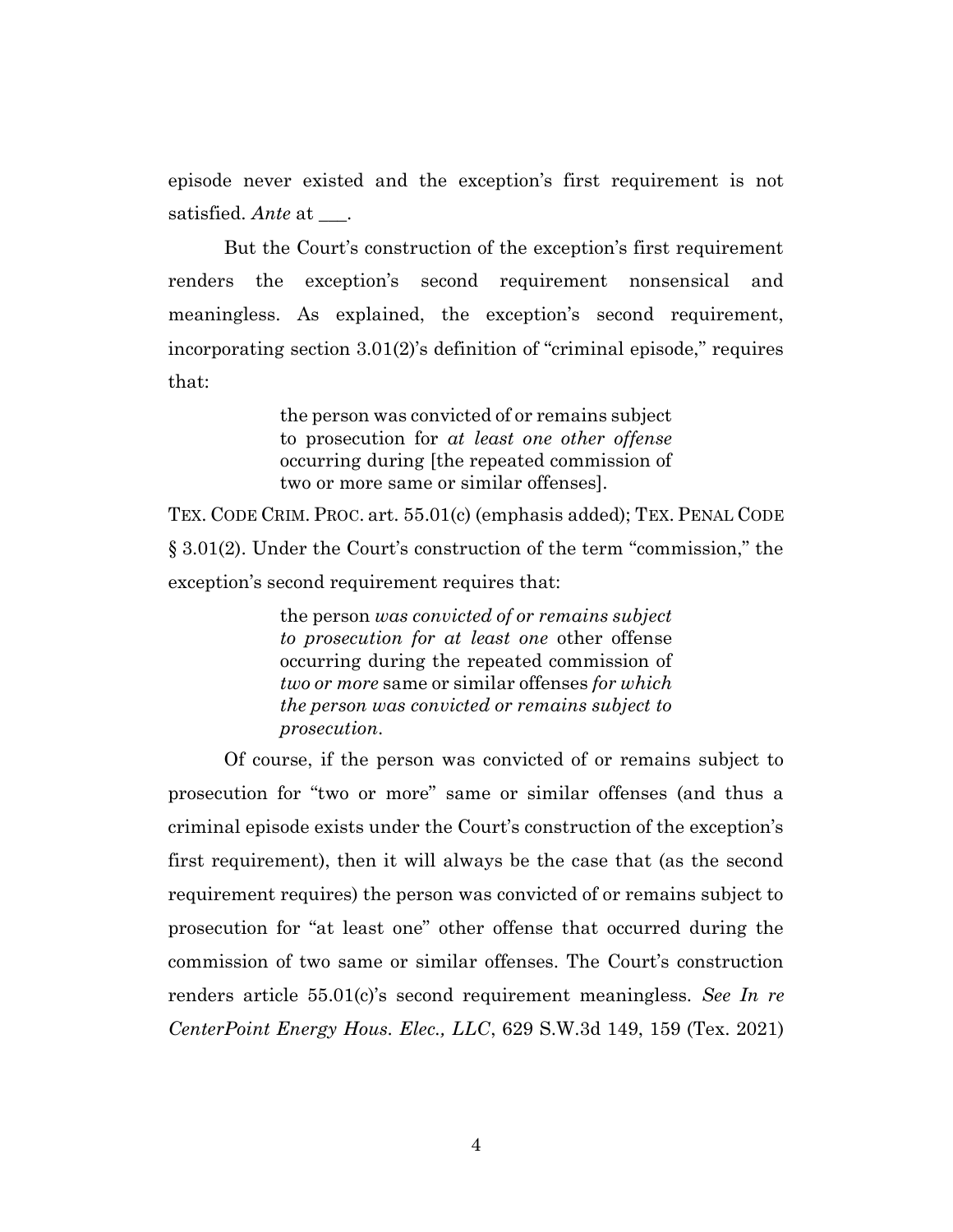(stating courts "must give effect to all words of a statute and not treat any language as surplusage").

For this reason, almost every court of appeals that has addressed the issue has rejected the Court's construction of the term "commission" and held instead that a criminal episode exists when a person is acquitted for the same or similar offense for which the person was on at least one occasion previously convicted. See In re J.D.R., No. 01-20-00161-CV, 2022 WL 551276, at \*5 (Tex. App.—Houston [1st Dist.] Feb. 24, 2022, no pet.) (holding article 55.01(c)'s exception applied to defendant's 2014 acquittal for sexual assault of a child because he remained subject to prosecution for one earlier offense of indecency with a child by contact); Ex parte M.B.F., No. 10-20-00053-CV, 2022 WL 555019, at \*3 (Tex. App.—Waco Feb. 23, 2022, no pet.) (holding exception applied to defendant's 2007 acquittal for DWI because defendant was once convicted of DWI in 2000); In re T.D.N., 620 S.W.3d 433, 442–43 (Tex. App.—El Paso 2020, pet. denied) (holding exception applied to offense for which defendant was acquitted because defendant was previously convicted of one same or similar offense); In re M.T.R., 606 S.W.3d 288, 293–94 (Tex. App.—Houston [1st Dist.] 2020, no pet.) (holding exception applied to defendant's 2015 DWI acquittal because defendant was once convicted of boating while intoxicated in 2012);  $Ex$ parte R.A.L., No. 04-19-00479-CV, 2020 WL 557542, at \*2 (Tex. App.— San Antonio 2020, pet. denied) (same, involving two DWI offenses);  $Ex$ parte J.A.B., 592 S.W.3d 165, 169 (Tex. App.—San Antonio 2019, no pet.) (holding exception applied to defendant's 2016 acquittal for assault of a public servant because defendant was convicted of the same offense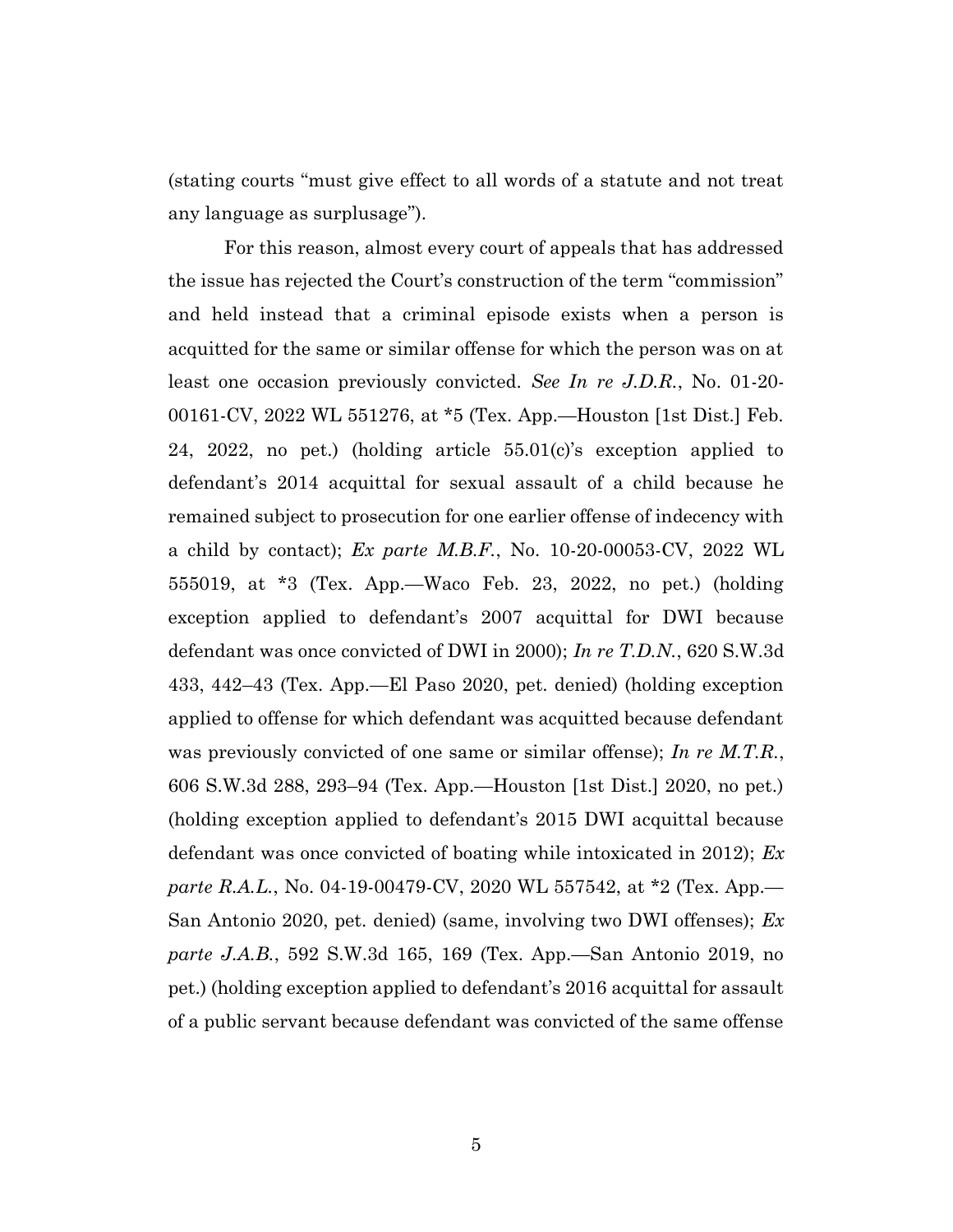in 2010); Ex parte Rios, No. 04-19-00149-CV, 2019 WL 4280082, at \*3 (Tex. App.—San Antonio 2019, no pet.) (same, involving two DWI offenses); In re Expunction of J.B., 564 S.W.3d 436, 441 (Tex. App.—El Paso 2016, no pet.) (holding exception applied to defendant's acquittal for aggravated assault because defendant remained subject to prosecution for one retaliation offense).

As the El Paso court explained in T.D.N., because article 55.01(c) requires only that the person was convicted of or remains subject to prosecution for at least one other offense, "the very provision" of article 55.01(c) "that adopts the definition of a 'criminal episode' also allows for a single conviction, or even the possibility of conviction, to block an expunction." 620 S.W.3d at 443. So to construe the exception to require that the defendant be convicted of or still subject to prosecution for "two or more" same or similar offenses, "we would have to ignore" the language in the exception's second requirement. Id.

To be fair, the Court does not completely "ignore" the exception's second requirement of "at least one" conviction. Instead, it suggests that perhaps the legislature included the requirement as a "backstop" to implement a "belt-and-suspenders" approach to ensure that "at least one" conviction will be required in case someday the legislature amends section 3.01(2)'s definition of "criminal episode" or a court construes that definition differently than the Court construes it today. Ante at \_\_\_. I find that view of the legislative process implausible at best. And in any event, at least unless and until the legislature amends section 3.01(2), the construction of article 55.01(c) the Court adopts today renders the exception's second requirement *presently* nonsensical and meaningless.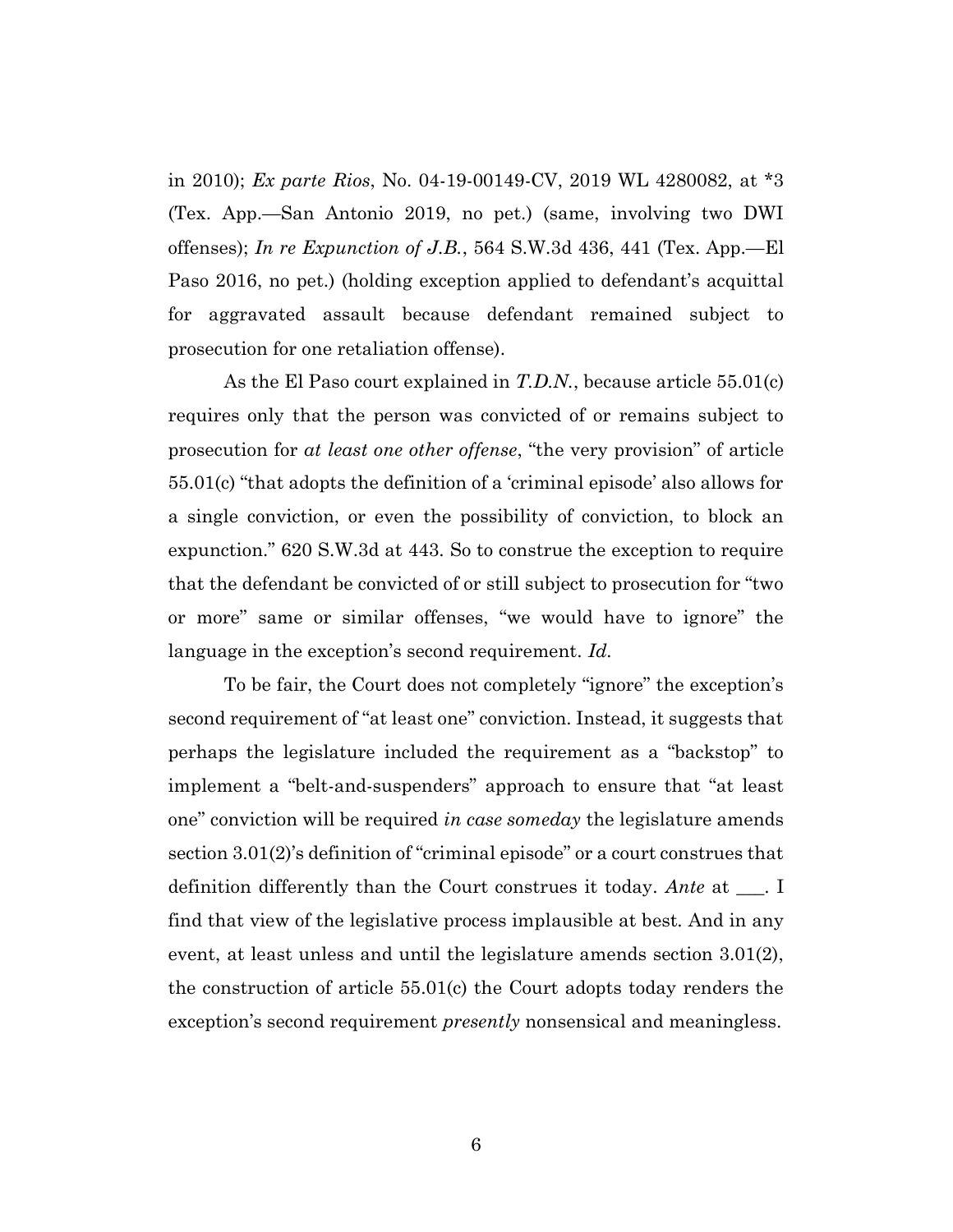I would instead construe the statutes' language together and conclude that an arrest "for the commission" of an offense, as article 55.01(a)(1)(A) uses that phrase, refers to the "commission" of one of "two or more" same or similar offenses that constitute a "criminal episode" under section 3.01(2). Under article 55.01(c)'s exception, a person who is acquitted of the "commission" of the offense may not have the arrest records expunged if the person was convicted of or remains subject to prosecution for "at least one other offense occurring during [the repeated commission of two or more same or similar offenses]." TEX. CODE CRIM. PROC. art. 55.01(c); TEX. PENAL CODE § 3.01(2).

Finally, the Court declines to resolve the issue of whether two arrests for the same or similar offenses may be so far apart in time that they cannot be considered part of a single criminal episode. Ante at \_\_\_. I would reach the issue and reject this temporal limitation based on the statutes' plain language. Section 3.01 defines "criminal episode" as "the commission of two or more offenses" if (1) "the offenses are committed pursuant to the same transaction or pursuant to two or more transactions that are connected or constitute a common scheme or plan," or (2) "the offenses are the repeated commission of the same or similar offenses." TEX. PENAL CODE § 3.01. Here, the respondents were arrested for the commission of two "same or similar" offenses, so they need not have been committed "pursuant to the same transaction" or as part of "a common scheme or plan." And section 3.01(2) does not impose any temporal, geographical, or other limitations, besides the requirement that they be the "same or similar" offenses. See T.D.N., 620 S.W.3d at 439 ("[T]he legislature has imposed no requirement in Section 3.01(2)